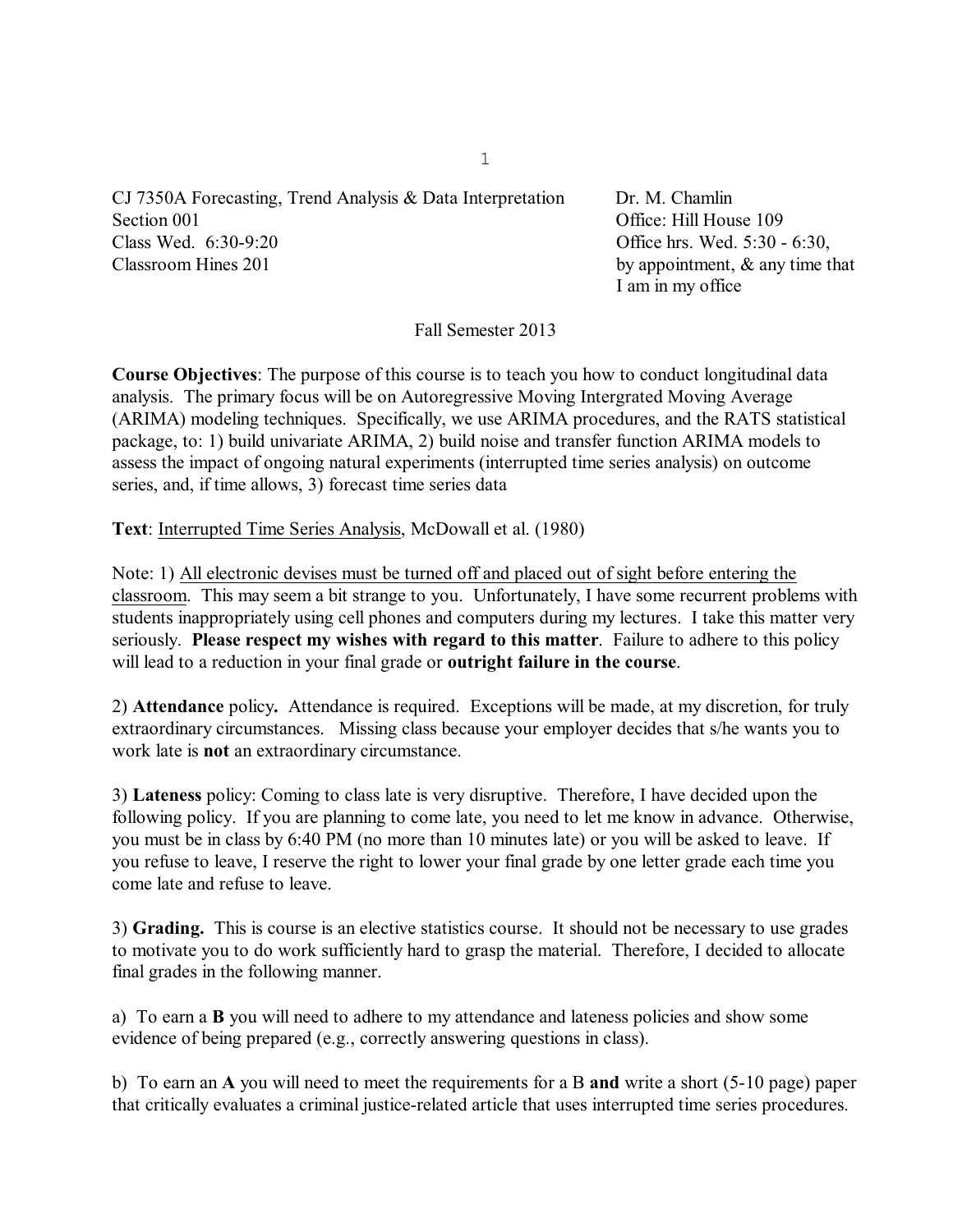Before beginning the paper you will need to get my approval of the article and have, at a minimum, one meeting with me so I can make sure you are on the right track with respect to the assignment.

c) You must notify me by October 1, 2013 that you will be attempting to earn an **A**. After this date you can only attempt to earn a **B**.

4) My office phone number is 245-6503. My e-mail address is  $\frac{mitch}{chain}$  $@txstate.edu$ . Contact me whenever you like, but do not call me at home.

5) All readings should be done before coming to class. Failure to read the assignments in a timely fashion will probably adversely affect your final grade.

6) The last day to drop this class without special permission from the University Administration is 5 PM October 24<sup>th</sup>.

7) Any student requesting special consideration with respect to the use of electronic devices in class or other special needs must register with the appropriate University authorities and confirm all arrangements with me within *the first two weeks of the quarter-absolutely no exceptions!*

8) All Handouts are in the **resources** section of TRACS.

Outline: This schedule is **subject to change**, depending on how quickly we move through the material.

August 28<sup>th</sup>: Introduction to the course or why bother with time series analysis anyway?

September  $4<sup>th</sup>$ : Causality I: The problem: selectivity bias, functional form

Freedman, David A. (1991). Statistical Models and Shoe Leather." *Sociological Methodology* 21:291-313.

Lieberson, S. (1985). *Making it Count.* Chapter 2: Selectivity, pp.14-43.

Lieberson, S. (1985). *Making it Count.* Chapter 4: Assymetric forms of causality, pp. 63-87.

September  $11<sup>th</sup>$ : Causality II: Possible solutions

Blalock, H. M. (1991). "Are There Really Constructive Alternatives to Causal-Modeling?" *Sociological Methodology* 21:325-335.

<span id="page-1-0"></span>Chamlin and Cochran (1998). Causality, Economic Conditions, and Burglary." *Criminology* 36:425- 439.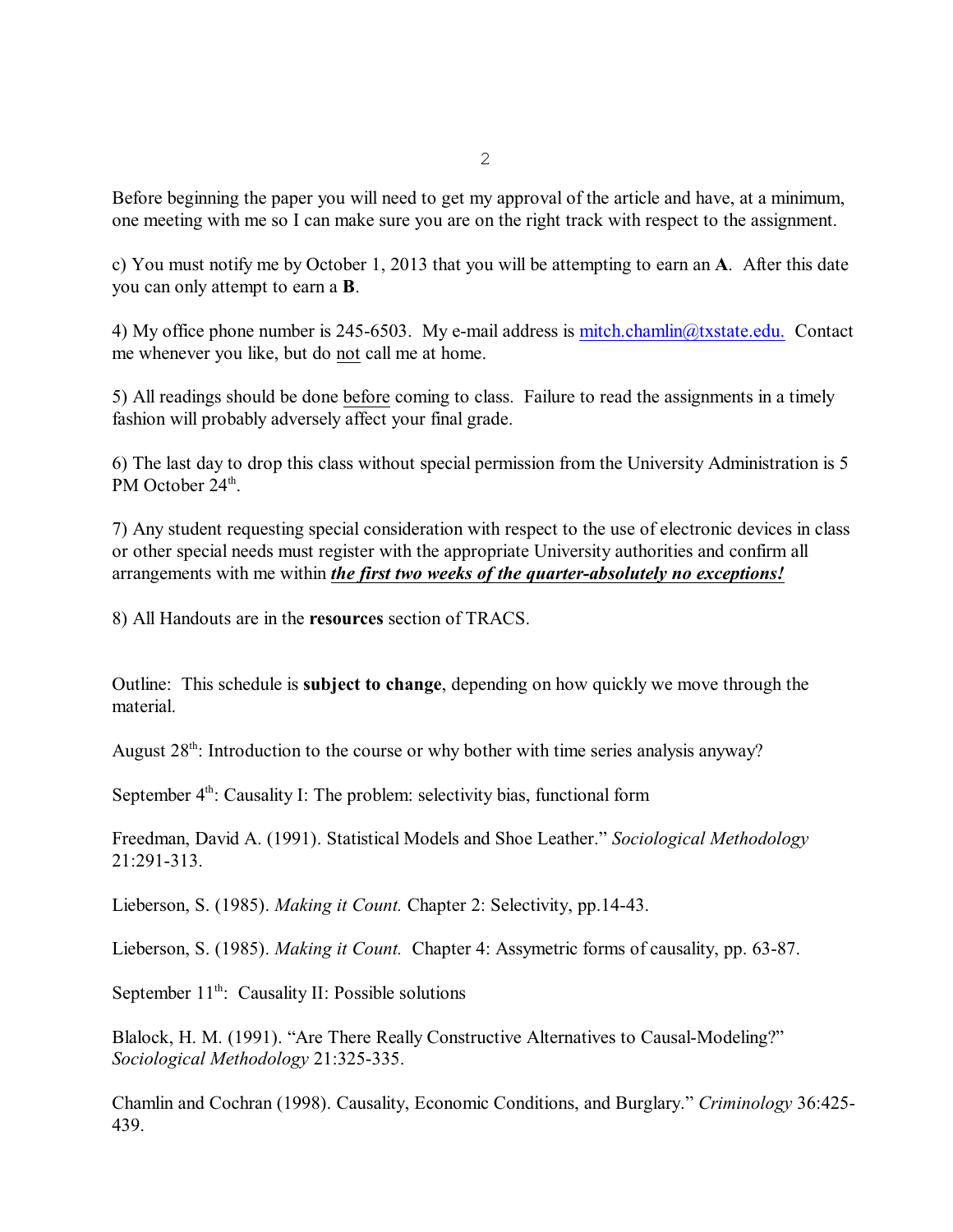Granger, C.W.J. (1980). "Testing for Causality: A Personal Viewpoint." *Journal of Economic Dynamics* and Control 2:329-352.

September 25<sup>th</sup>: Univariate ARIMA modeling; Introduction to RATS

1) Chamlin notes on univariate ARIMA models: see TRACS

2) Begin reading McDowall et al. (1980), chapters 1 & 2

October 2<sup>nd</sup>: Seasonality; Building Univariate ARIMA modeling, more fun with RATS

1) Continue reading the handout on Univariate Models

2) Continue reading McDowall et al. (1980), chapter 2

October  $9<sup>th</sup>$ : Autocorrelation Function, Partial Autocorrelation Function, related diagnostics, and yet more fun with RATS

1) Continue reading McDowall et al. (1980) chapter 2

2) Stier (1989) "Basic Concepts and New Methods of Time Series in Historical Social Research." *Historical Social Research* 14:3-24.

3) RATS handouts: univariate models -AZ armed robberies; AZ strong armed robberies

October 16<sup>th</sup>: Practical experiences with univariate model building

1) More handouts: RATS output: univariate models - AZ total robberies

October  $23<sup>rd</sup>$ : More practical experiences with univariate model building; Interrupted Time Series Analysis

1) Begin reading McDowall et al. (1980) chapter 3

2) More handouts: RATS output: univariate models - AZ homicide & suicide

October  $30<sup>th</sup>$ : Practical experiences with transfer function (interrupted time series) models

1) Continue reading McDowall et al. (1980) chapter

2) More handouts: RATS output: intervention models - AZ armed robberies; AZ strong armed robberies; AZ total robberies